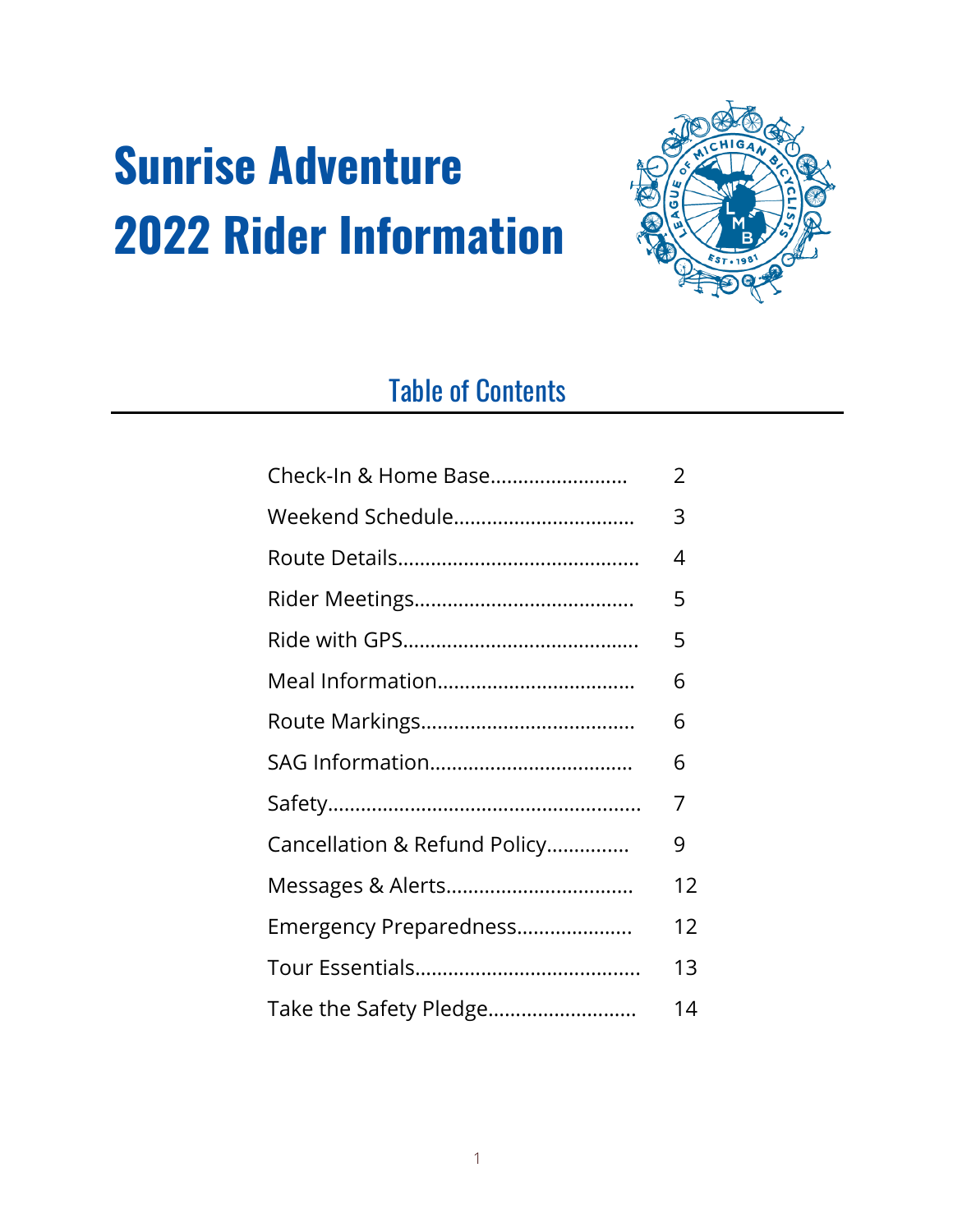# **CHECK-IN & HOME BASE**



Check-in is **Thursday, June 16th from 2:00 to 8:00pm** at Alpena Maritime Heritage Center (500 W Fletcher St, Alpena 49707). Please bring a photo ID and your proof of vaccination which examples can be found at https://lmb.org/covid-policy/ . **A reception and opening rider meeting will be held 6:00 – 8:00 pm.**

Q: How do I show proof of vaccination at registration?

A: For showing proof at registration the following items will be required.

### **Photo ID and at least one of the following:**

- Vaccination Card
- App with Proof of Vaccination
- Photocopy of vaccination card
- Photo of vaccination card
- Official email from healthcare provider containing vaccination status

Harborside Cycle & Sport (119 N 2nd Ave STE B) will serve as our home base during the ride. All routes will depart from there. Rider meetings will be held there as well.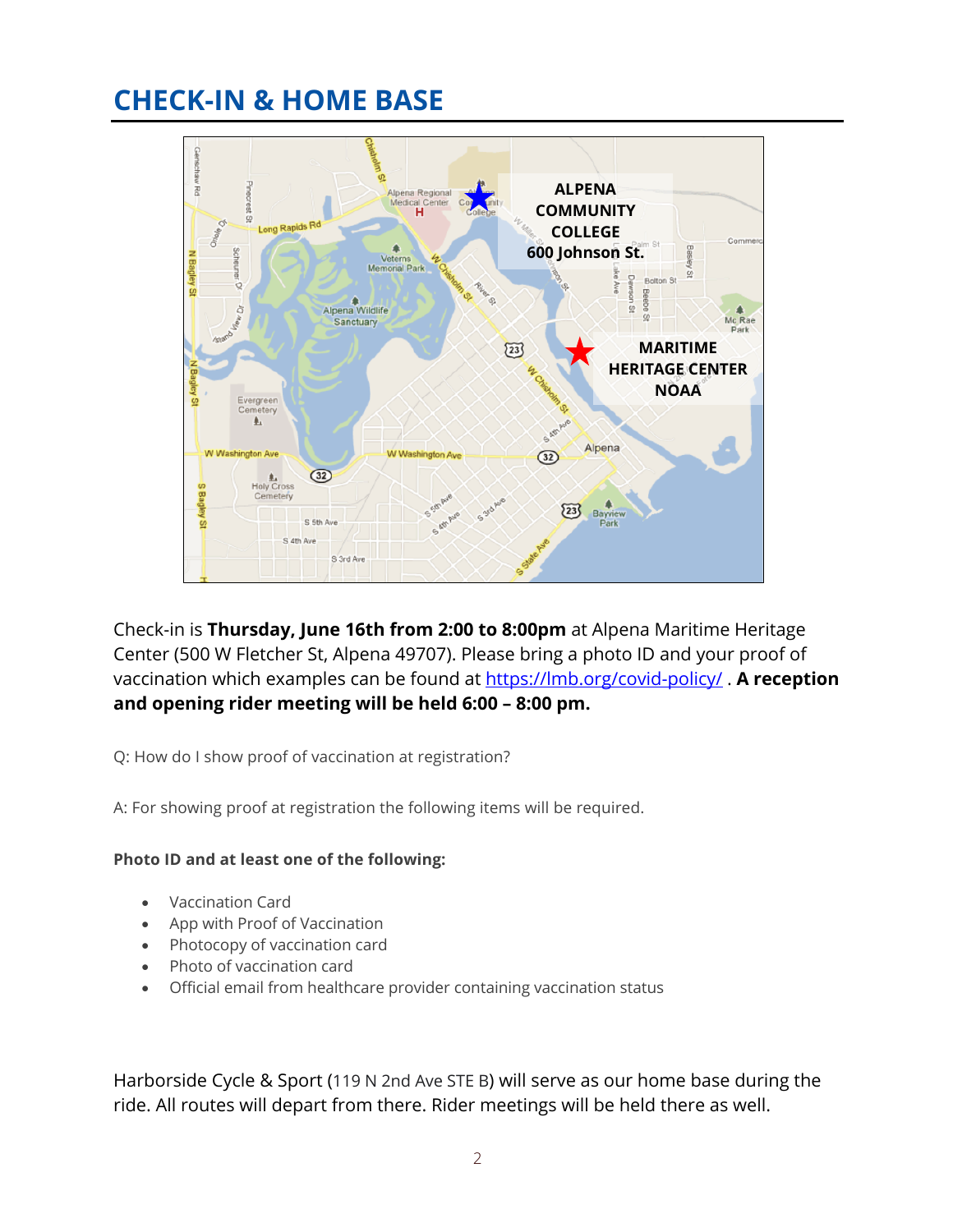### **WEEKEND SCHEDULE** – *please note that schedule is subject to change.*

### **THURSDAY, JUNE 16TH**

- **2:00 – 6:00 pm** Check-in at the Alpena Maritime Heritage Center.
- **6:00 – 8:00 pm** Wine & Cheese Reception at Maritime Heritage Center.
- **6:30 – 7:30 pm Mandatory** Rider meeting in the auditorium of Maritime Heritage Center.

### **FRIDAY, JUNE 17TH**

| $7:30 - 8:30$ am  | Check-in at Harborside Cycle & Sport for late comers.         |
|-------------------|---------------------------------------------------------------|
| $8:30$ am         | Mass start at Harborside Cycle & Sport.                       |
|                   | 8:30 am - 4:00 pm Ride in the Hubbard Lake area.              |
| $6:00 \text{ pm}$ | Rider Meeting in the parking lot of Harborside Cycle & Sport. |

### **SATURDAY, JUNE 18TH**

| $7:30 - 8:30$ am  | Meals are your responsibility, make sure to fuel up for the day!                                              |
|-------------------|---------------------------------------------------------------------------------------------------------------|
| 8:30 am           | Mass Start Harborside Cycle & Sport                                                                           |
|                   | 8:30 am - 4:00 pm Ride to Wooden Boat Show (10:00am - 5:00pm) and Presque Isle<br>Lighthouses.                |
| $12:00 - 5:00$ pm | Free time to enjoy Alpena. Take a shipwreck tour!                                                             |
| $6:00 - 8:00$ pm  | <b>Redeem</b> your BBQ ticket for a rooftop dinner at the maritime<br>museum! Not included with registration, |
| 6:00 pm           | Rider Meeting at NOAA.                                                                                        |

### **SUNDAY, JUNE 19TH**

| $7:30 - 8:30$ am | Meals are your responsibility, make sure to fuel up for the day!                      |
|------------------|---------------------------------------------------------------------------------------|
| $8:30$ am        | Mass Start at Harborside Cycle & Sport                                                |
|                  | 8:15 am – 2:00 pm Ride along the Thunder Bay River and the North Eastern State Trail. |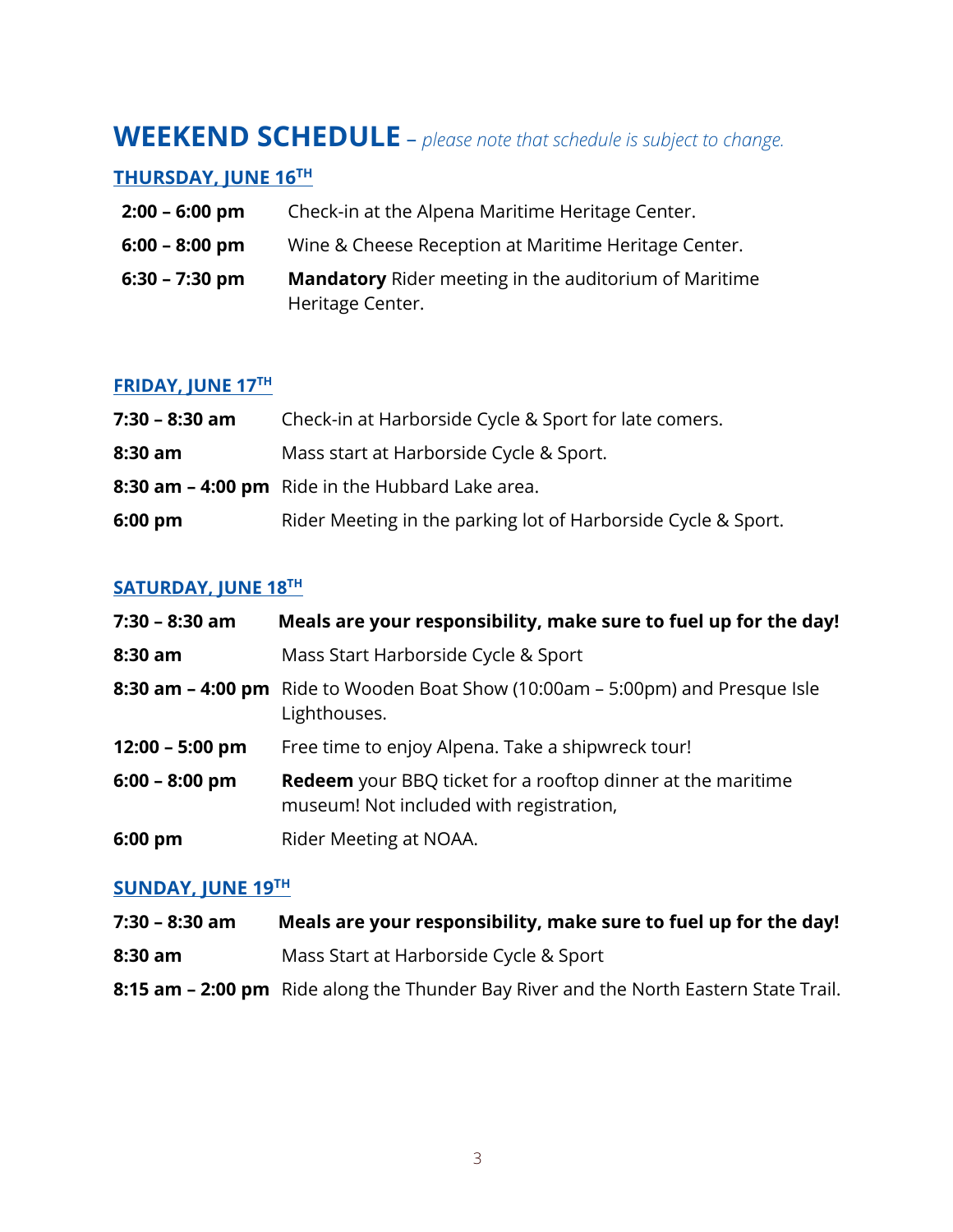# **ROUTE DETAILS**

On Friday and Saturday, riders will be able to choose from a variety of routes. Each route is a loop, but some are longer than others. The maps you receive at check-in will contain additional details. The options are outlined below:

|                                             | <b>Friday – Hubbard Lake</b> 35, 50, or 65 miles – All start and end at Harborside.                                                                                                                                                |
|---------------------------------------------|------------------------------------------------------------------------------------------------------------------------------------------------------------------------------------------------------------------------------------|
| <b>Saturday - Presque</b><br><b>Isle</b>    | 21 miles – starts and ends at Presque Isle Township Hall.<br>39 miles – starts and ends at the Maplewood Tavern.<br>60 miles – starts at Harborside and ends at NOAA.<br>All routes go to the Presque Isle harbor and lighthouses. |
| <b>Sunday - Thunder Bay</b><br><b>River</b> | 27 or 34 miles - both start and end at Harborside.                                                                                                                                                                                 |

# **RIDE W/ GPS FREE ACCESS FOR THE TOUR**

LMB is excited to include access to the RWGPS event platform with this year's registration. This will be where the GPX ride files will live for Sunrise Adventure. In addition to



FREE access to the platform, the software comes with turn-by-turn navigation as part of the free access. This means you can have your phone telling you which way to go.

We know this will not be for everyone. If you still like running the route on your own bike computer, you can pull the files from this portal and load them to your device. You will also have a Cue Sheet print out in your registration packet for each route, and you can print a cue sheet at home right from the RWGPS platform. We are moving away from paper maps and map books. This service will allow us all the same functionality without the waste that comes with printing things for an annual event.

To access the RWGPS portal and unlock all the features, you can use your personal RWGPS account and click on the link below to pull the routes and use the turn-by-turn navigation on your phone. These files will also work on your bike computer of choice. For more information on how to use RWGPS, please visit the links below. We will walk through RWGPS during the rider meetings.

https://ridewithgps.com/help/mobile/

https://ridewithgps.com/help/

All routes can be found here on the RWGPS platform.

https://ridewithgps.com/auto\_approve/Event/171398/UveqaXbmzng8syie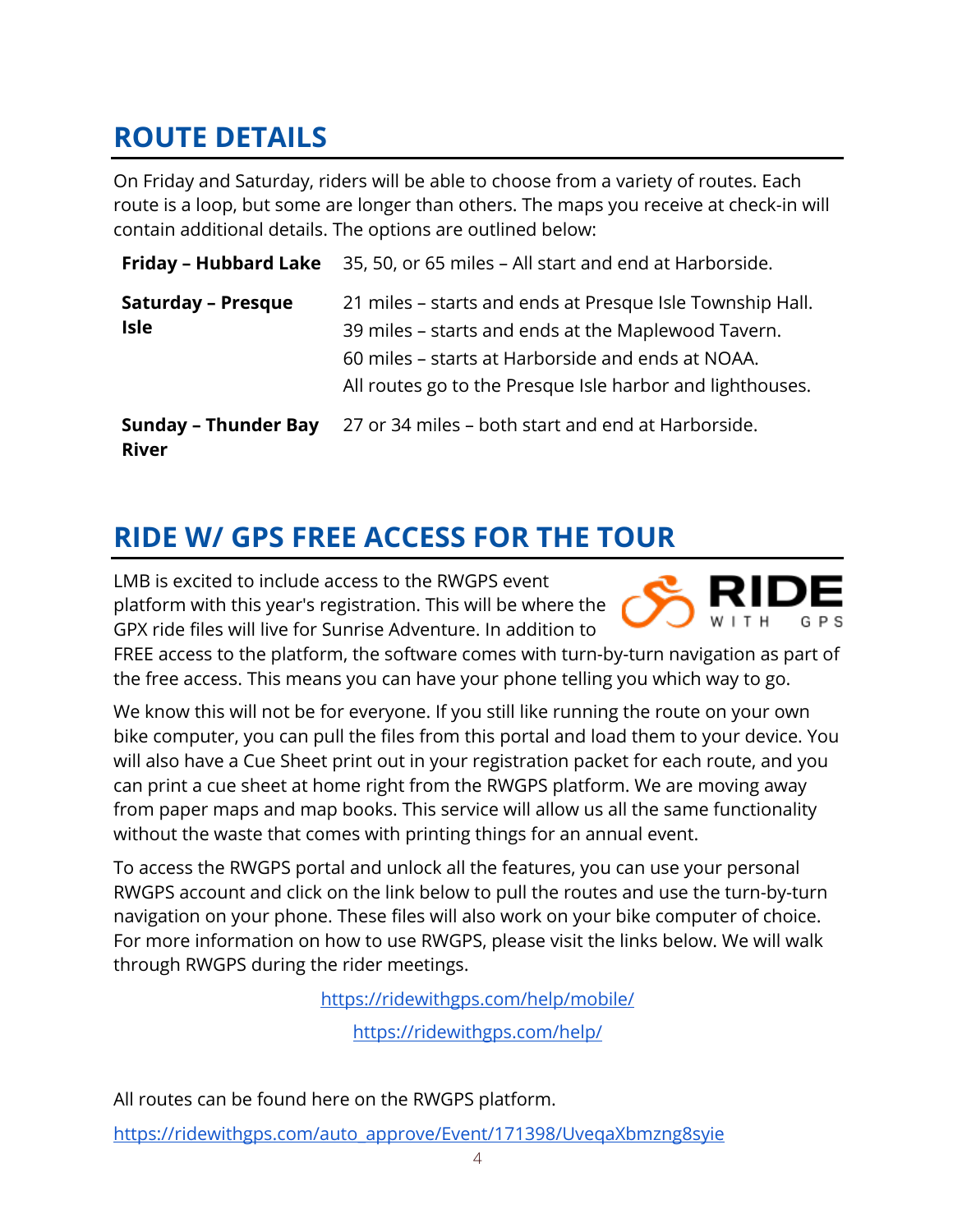# **LODGING INFORMATION**

### **Riders are responsible for making their own arrangements for lodging.**

Please book early, as accommodations have filled up in years past! LMB does not provide shuttles to lodging, although many motels and B&Bs are within easy biking distance of downtown Alpena.

Visit the Alpena Area Convention & Visitors Bureau for great lodging options, including camping. We recommend staying close, so you can enjoy all that Alpena has to offer. Unfortunately, the hotels in Alpena are no longer doing block reservations for us. Here are some direct numbers to call to book a reservation:

- Alpena Days Inn (989) 356-6118
- Holiday Inn Express & Suites (989) 340-1800
- Ramada Alpena (989) 356-2151
- Alpena Resorts (989) 356-9087
- Other options include: AirBNB and VRBO

# **RIDER MEETINGS**

**All riders** are required to attend an orientation meeting on Thursday at the Maritime Heritage Center. The meeting will begin at 6:30 pm. Please attend, as important route and safety topics will be discussed.

There will be brief rider meetings on Friday and Saturday at the locations listed above at 6:00 pm. We will review the next day's itinerary and point out any changes and/or additions.

# **MEALS**

Riders are responsible for their own meals each day. No meals are provided but snacks will be in great supply at the aid stations. For those who purchased a BBQ ticket, you can join us on Saturday. If you did not purchase one, please visit https://tinyurl.com/mvsz9xtv to purchase a BBQ ticket!

Riders who did not purchase a BBQ ticket can enjoy the great variety of small-town restaurants. For health reasons, riders are required to use hand sanitizer at every SAG stop.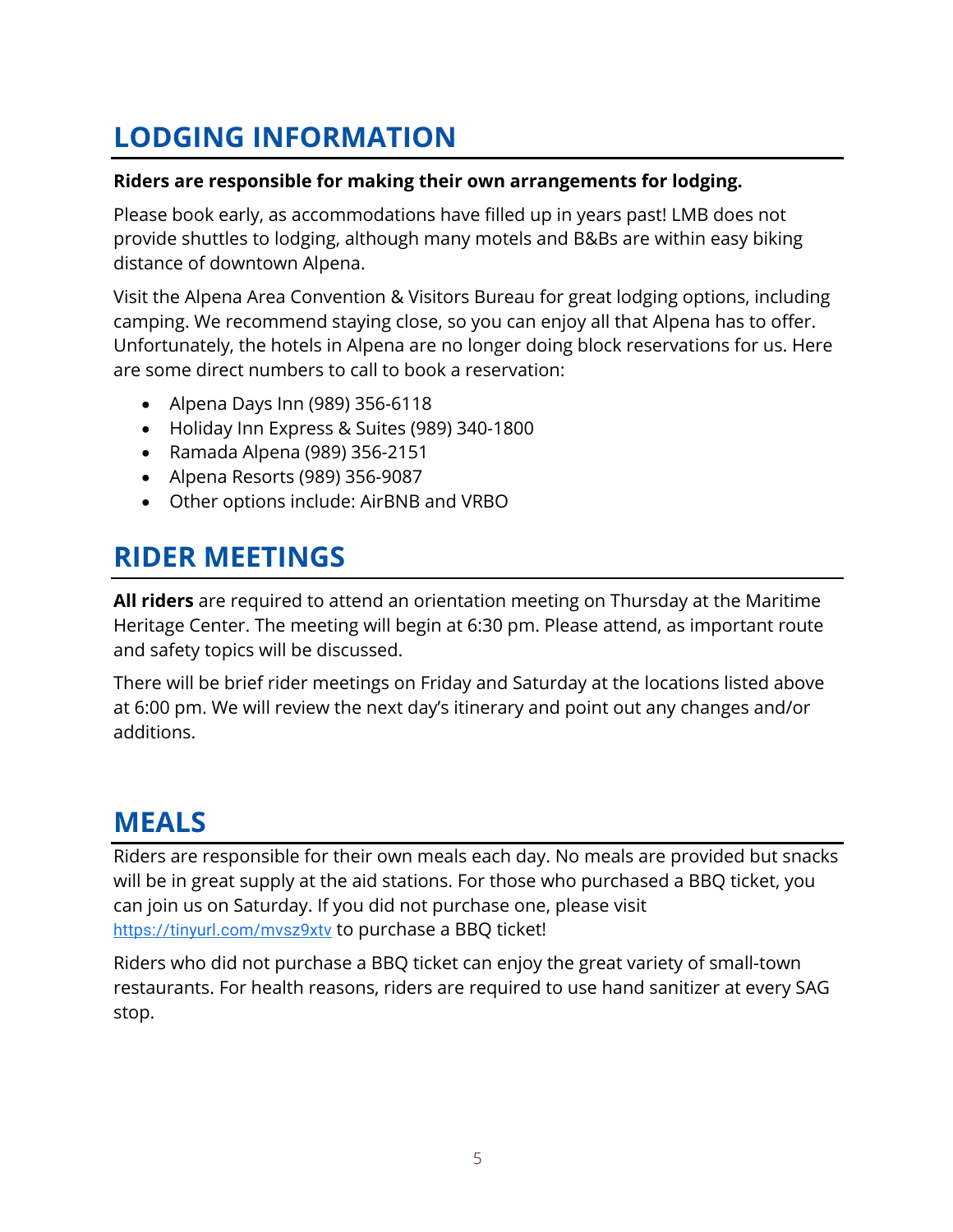# **ROUTE MARKINGS**

Detailed map booklets with cue sheets will be provided at check-in. The recommended routes for each day will be marked with "Dan Henry" arrows on the pavement. Any deviation will be posted, marked, and discussed at the nightly rider meetings.



Optional routes will not be marked on the pavement, but the maps should make them easy to follow.

# **SAG SERVICE**

**SAG** stands for "Support Assistance Group." SAG service begins at 8:30 am and ends at 4:00 pm. SAG vehicles have their headlights on and are marked with magnetic LMB decals. To request a stop from a SAG, tap the top of your helmet vigorously. The driver will move ahead and pull over to assist.

Remember these SAG essentials:

- SAGs only operate only on the marked route. SAG vehicles may be moving along the route or be parked on the side of the road.
- They carry water and some first aid supplies, but do not carry food.
- They will transport bikes to the repair shop or bring injured/sick bicyclists back to their hotel.
- **If you need to be transported more than twice, we will request that you make alternative travel plans.**
- Please be respectful towards the SAG vehicles and the drivers. **DO NOT LEAN**  YOUR BICYCLE ON THE SAG VEHICLES!

At the orientation meeting, riders will be provided with a phone number to call in the event of a breakdown or other emergency. If you become lost, call or ask a local for directions.

**If a friend or family member is interested in volunteering as a SAG, please contact the LMB office.** This is a great way for non-cycling friends to join you while providing a valuable service.

### **SAG STOPS:**

SAG stops will be placed along the route each day. Gatorade and water will be available at each. Some will offer light prepackaged snacks.

### **PRIVATE SAGS:**

Some riders may choose to bring along a private SAG, a friend/ family member who assists them when needed. Private SAGs must register for the tour and **pay the**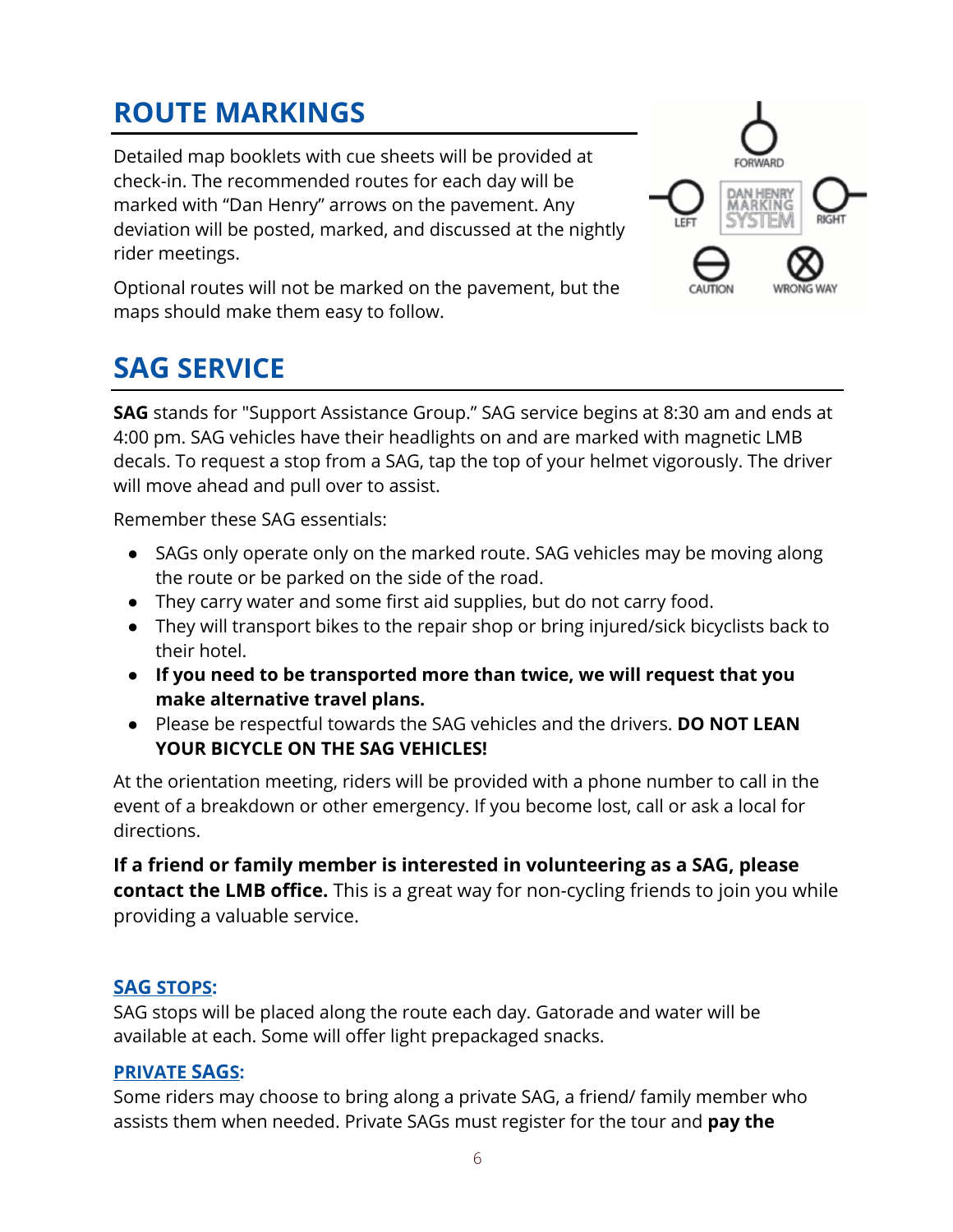**non-rider fee.** Please notify staff at check-in that you have registered as a private SAG so that you can be given additional instructions on parking, routes, etc. Maps of alternate routes and sights of interest will be provided to private SAGs. Private SAGs will receive a ride t-shirt, but not the rider gifts.

### **For safety reasons, private SAGs should not drive on the bicycle route if possible.**

# **BE SAFE**

### **HELMETS:**

**Helmets are required** for all riders. You must wear your helmet **everytime** you are riding your bicycle, even if it is just around camp. You will be asked to leave the tour if you are seen riding without a helmet.

### **CONTACTING THE SAG COORDINATOR:**

At the orientation meeting, riders will be provided with a phone number to call in the event of a breakdown or other emergency. If you become lost, call or ask a local for directions.

### **RIDING WITH MINORS:**

Children of all ages are welcome on the tour. Due to legal and insurance restrictions, however, a responsible adult must accompany those under the age of 18 **at all times**. Parents or guardians must fill out a waiver form at check-in and identify the responsible adult who will be with the minors.

Under Michigan Vehicle Code, **any child under the age of 8 and less than 4'8" must be seated in a car seat**. If you are bringing a child that fits these criteria, please contact our office. We will make additional arrangements for a car seat should you and your child need to be transported by SAG drivers. **Children under 18 are not, at any time, to ride with SAGs by themselves.**

### **RIDER BIB:**

Rider bibs will be provided at check-in. **It is required that you attach it to your back or to the back of your bicycle.** Bibs help us identify our riders and facilitate communication among riders and volunteers. They are also highly visible, making it easier for drivers to spot you. **Riders who fail to follow these rules, or who consistently attach their bibs incorrectly, may be asked to leave the tour.**

### **HEADPHONES & CELL PHONES:**

Headphones of any design are prohibited while riding. Safety is our primary concern.

The use of cell phones while cycling is illegal according to the Michigan Vehicle Code. Please stop your bike and pull off the road before using your cell phone.

### **CRASHES:**

Unfortunately, crashes do occur. Should you witness or be involved in a serious crash,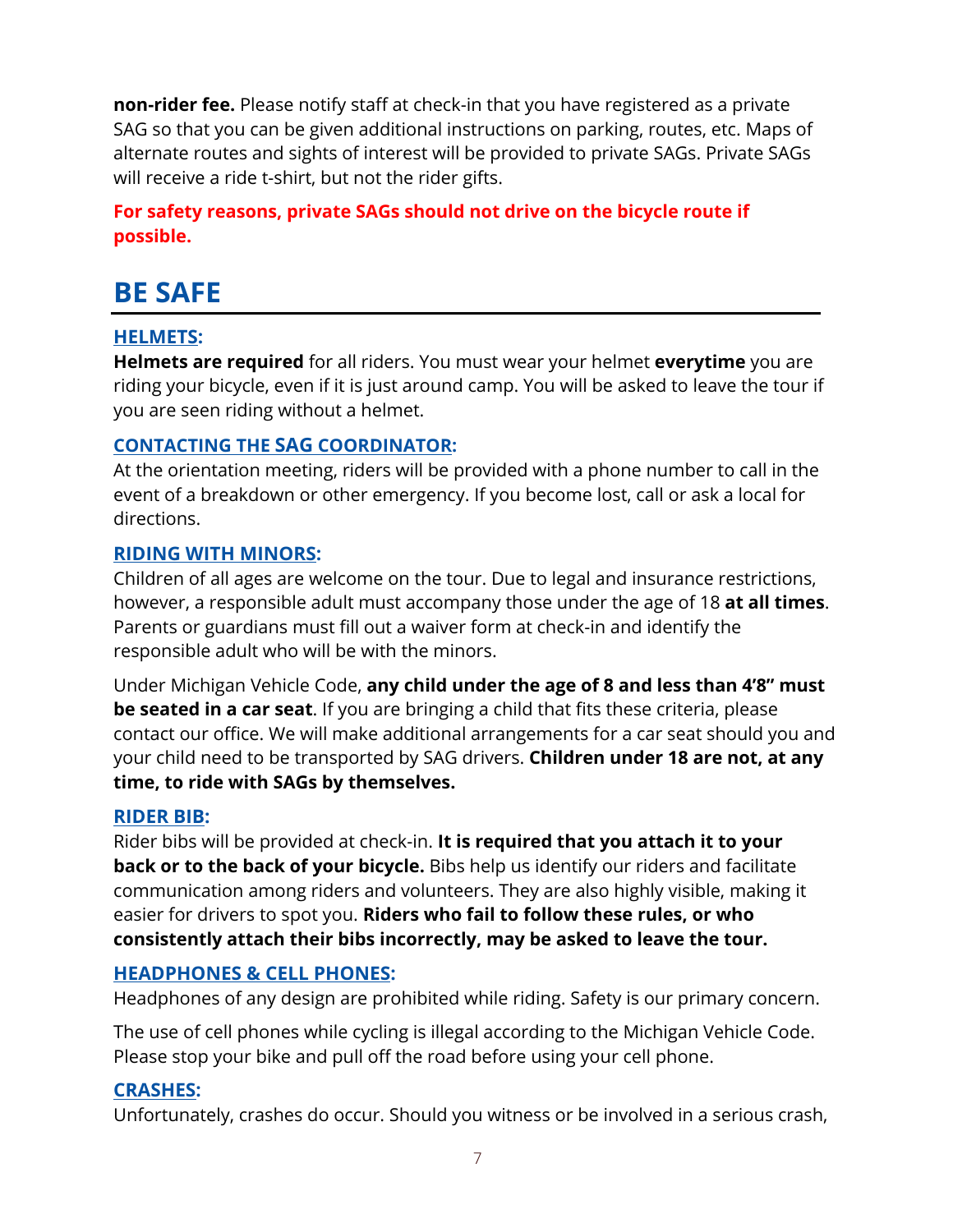**call 911 immediately**. Witnesses should stay with the crash victims until help arrives!

It is important that you fill out an incident report with tour staff as soon as appropriate. If a car is involved, get the driver's license and license plate numbers.

Most crashes occur as a result of bicyclists running into each other, running off the road, or encountering a road hazard. Follow these rules to minimize the risk:

- Adhere to the **Safety Pledge** (pg. 10).
- Remember that bicyclists must stop for all red lights and stop signs.
- If you stop for any reason, move completely off the road.
- Be constantly alert for road hazards.
- Drink before you get thirsty. Eat before you get hungry. Rest before you get tired.
- Get yourself and your bike tuned up before the ride.
- If the weather is bad, or there is traffic around you, ride cautiously.
- Don't follow those in front of you too closely.

### **PARTICIPATION:**

Riders may be asked to leave the tour for any of the following reasons:

- Repeated violation of the rules set forth in this document
- Failure to obey Michigan traffic laws or other local, state or federal laws
- Inability to make the daily mileage
- Unwanted harassment of other participants and staff
- Failure to obey directions of ride staff or for any conduct that is deemed to be detrimental to participants or the League of Michigan Bicyclists
- Riders asked to leave the tour will not receive any type of monetary refund

# **CANCELLATION AND REFUND POLICY**

### **https://lmb.org/cancellation-refund-policy/**

We understand things happen in life and sometimes you have to cancel your registration. We want to make it as easy as possible to do so. Please note we do not make individual exceptions in our cancellation policy (including family, medical, or employment situations). **To protect your investment, we recommend discussing insurance with your trusted provider THAT SPECIFICALLY PROVIDES REFUNDS FOR PERSONAL AND TOUR CANCELLATIONS.**

### **Multi-Day Tours**

**A 100% transferable credit is available** for anyone who wishes to defer their participation to a future LMB event or transfer the credit to another person provided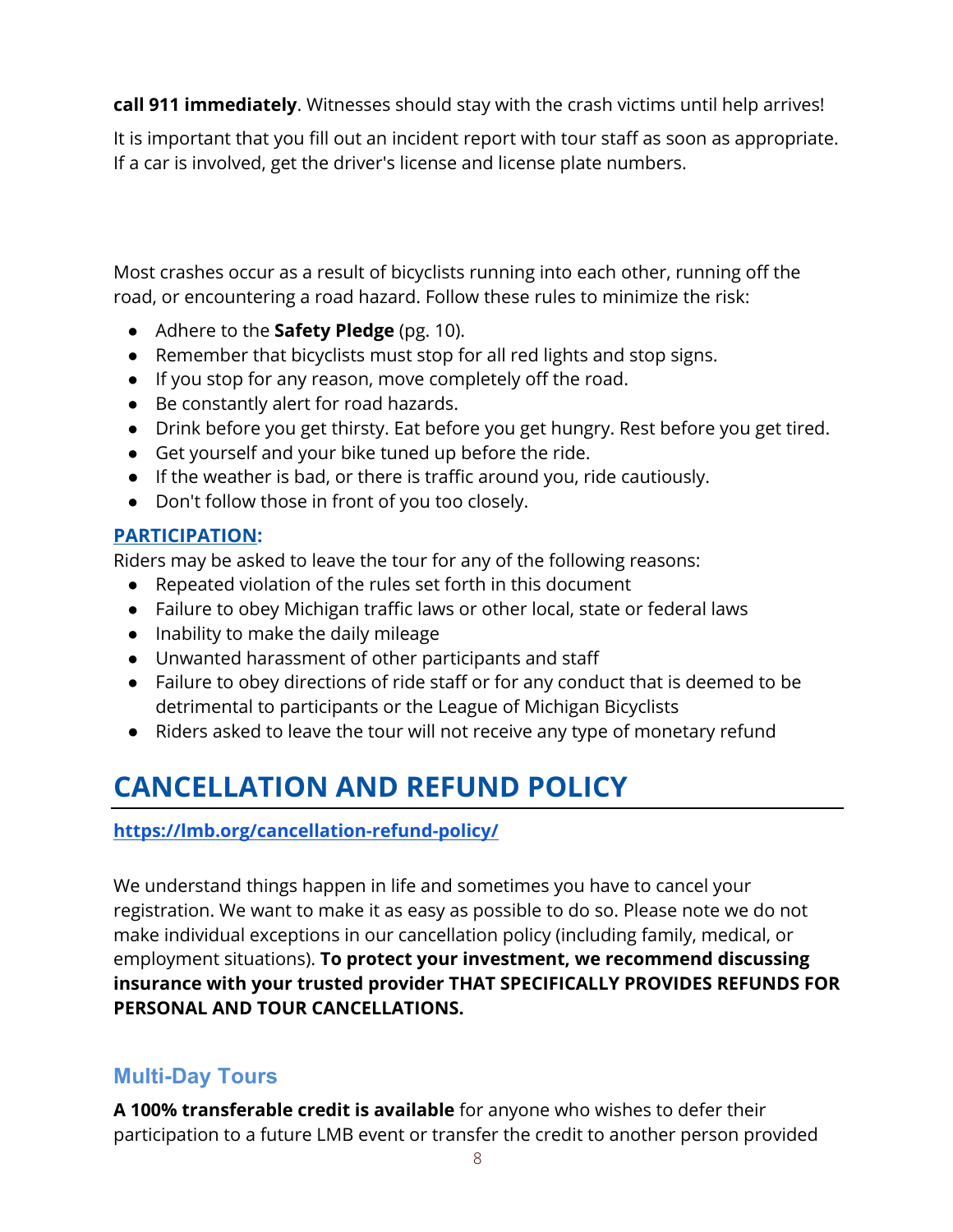the request is made at least 15 days before the event. This includes the price of any add on items including bus, ferry, and extra baggage fees. This does not include any merchandise, credit card or banking fees.

**Cancellation requests made within 30 days of registering for the event will be granted a full refund** as long as the request occurs 15 or more days before the start of the tour. This includes the price of any add on items including bus, ferry, and extra baggage fees. This does not include merchandise, credit card or banking fees

**Cancellation requests made more than 30 days after registering and more than 30 days before the start of the tour**, will receive a 70% refund as long as the request occurs 15 or more days before the start of the tour. This includes the price of any add on items including bus, ferry, and extra baggage fees. This does not include merchandise, credit card or banking fees.

**Cancellation requests made more than 30 days after registering and less than 30 days before the start of the tour,** will receive a 50% refund as long as the request occurs 15 or more days before the start of the tour. This includes the price of any add on items including bus, ferry, and extra baggage fees. This does not include merchandise, credit card or banking fees.

**There are no refunds or transferrable credits for cancellation requests made less than 15 days prior to the event.** This includes the price of any add on items including bus, ferry, and extra baggage fees, merchandise, credit card or banking fees.

There are no refunds for any ordered merchandise, credit card or banking fees. Any ordered merchandise will be shipped directly to the participant as soon as possible after the merchandise arrives at LMB offices.

### **No refunds or credits will be issued during the event for any reason, including:**

- Participant arrived late to the tour.
- Participant departed early from the tour.
- Participant was asked to leave the tour by LMB.
- Participant paid for food, lodging, transportation, tickets or any other items which they did not use.

We do not make individual exceptions to our cancellation policy for any reason (including family, medical or employment situations and emergencies). To protect your investment, **we strongly recommend insurance.** Please consult your trusted insurance provider.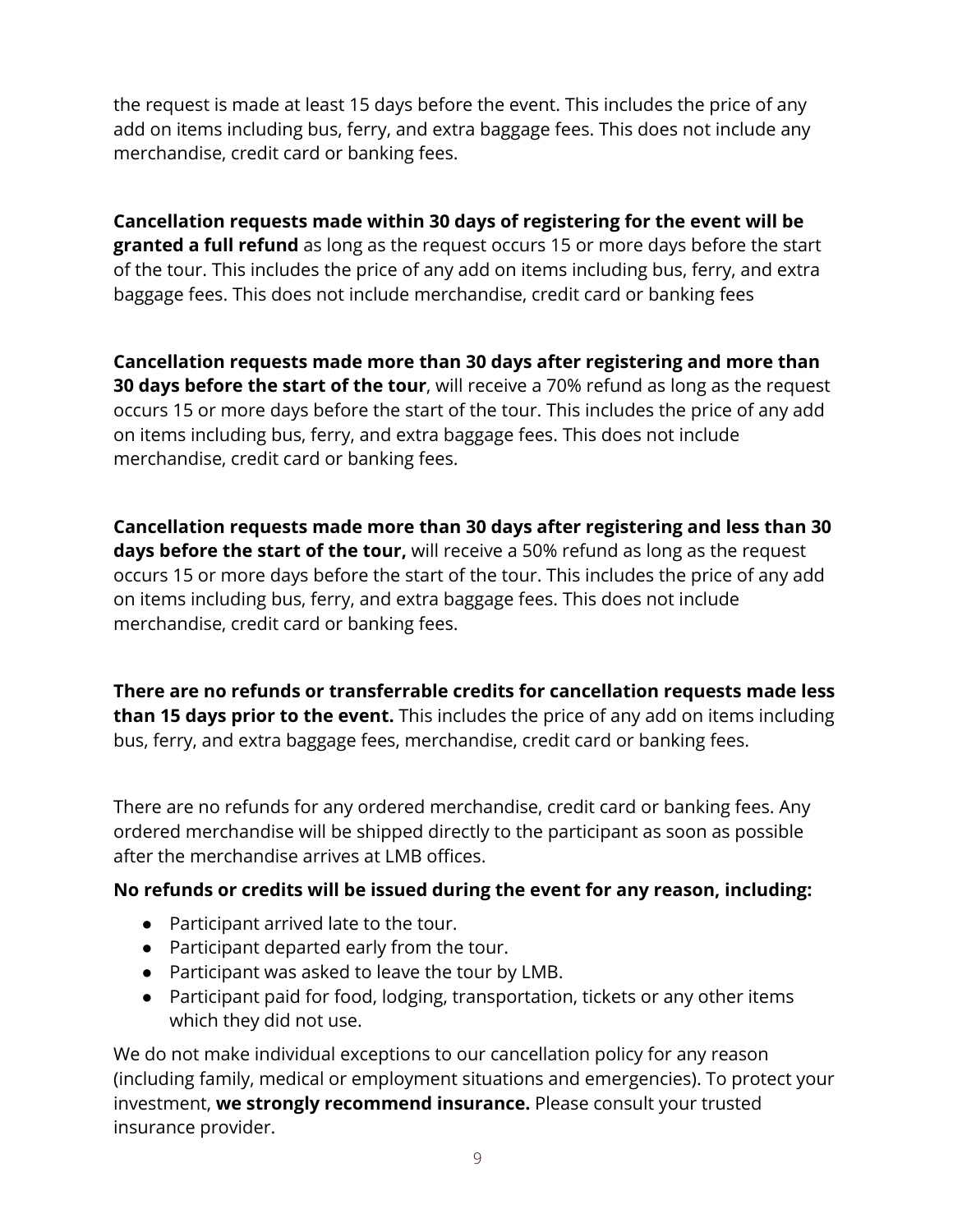Cancellation requests must be made in writing or via email to tours@LMB.org. Please make sure any requests made by traditional postal service are postmarked as this is the date used to determine the refund. Otherwise, the date will be determined by the date of receipt at the LMB office.

Please allow 30 days for processing. Due to limited staffing, refund requests made within 30 days of the tour may be held for processing until the conclusion of the tour.

### **Tour Cancellations**

**LMB reserves the right to cancel any tours due to low enrollment in which case the participant's fees will be refunded in full.**

**The League of Michigan Bicyclists (LMB) may cancel or reroute any and all events or tours due to the occurrence of any force majeure event or credible threat thereof,** including but not limited to any Act of God, government action or inaction, fire, earthquake, acts of civil or military authority, casualty, flood, war, terrorist attack, epidemic, insurrection, civil unrest, strikes or other labor activities or any other similar cause beyond the reasonable control of LMB, including environmental conditions that might threaten the health and safety of Event participants, volunteers or staff. You understand and agree that your registration fees and other costs will not be refunded by LMB if all or any portion of an LMB Event is canceled or rerouted due to a force majeure event. You release and hold LMB harmless for any costs or damages incurred as result of cancellation or rerouting of an LMB Event due to a force majeure event.

### **Credits**

A 100% transferable credit is available for anyone who wishes to defer their participation to a future LMB event or transfer the credit to another person provided the request is made at least 15 days before the event. This includes the price of any add on items including bus, ferry, and extra baggage fees. This does not include any merchandise, credit card or banking fees. Requests must be made in writing or via email to tours@LMB.org. Please make sure any request made by traditional postal service are postmarked as this is the date used to determine transfer eligibility. Otherwise, the date will be determined by the date of receipt at the LMB office.

### **Transfer Procedure**

Transfer requests must be made in writing or via email to tours@LMB.org. Please make sure any request made by traditional postal service are postmarked as this is the date used to determine transfer eligibility. Otherwise, the date will be determined by the date of receipt at the LMB office.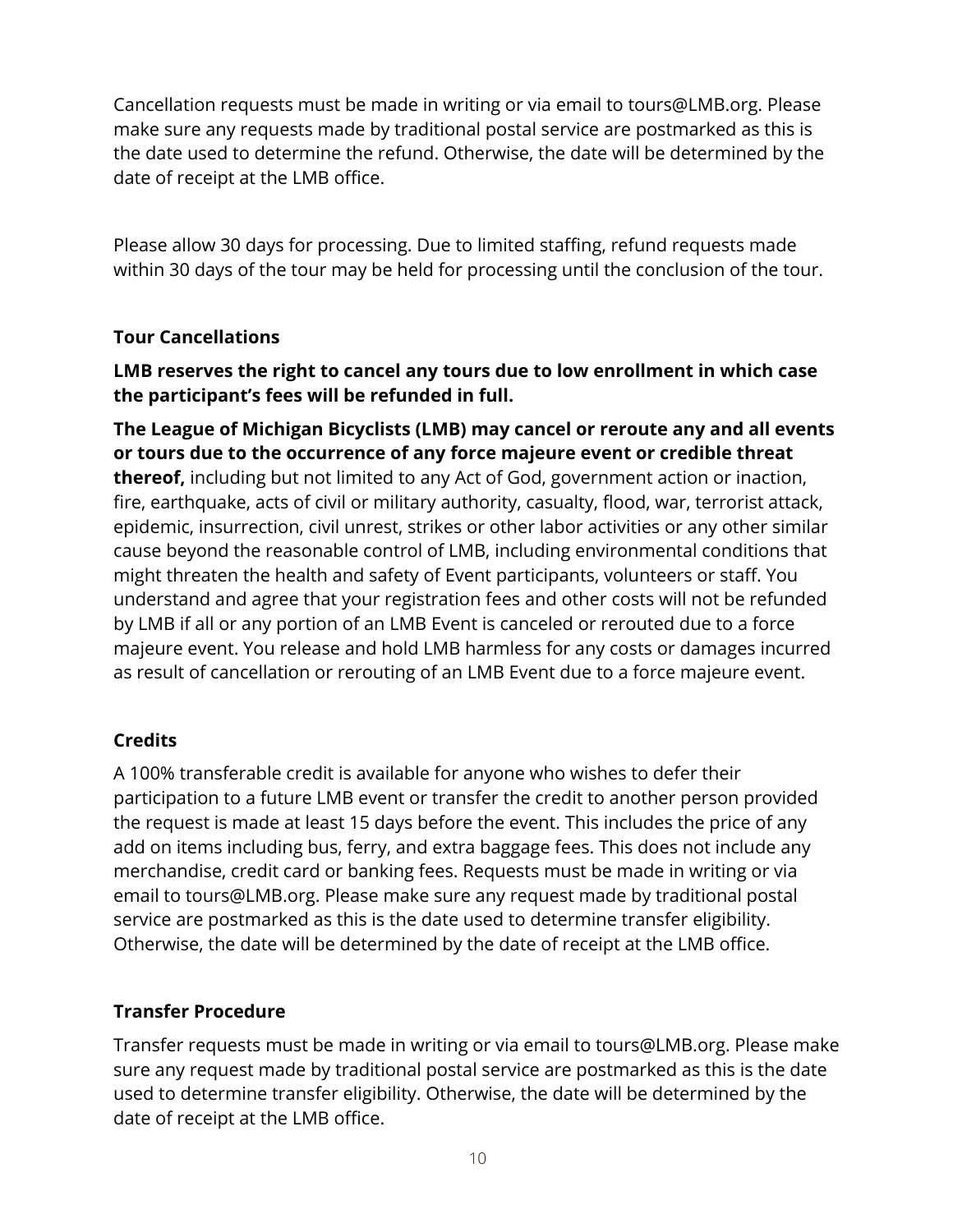Both riders must notify LMB of the transfer in writing. Make sure to include the following details:

The original rider must include their name, the new rider's name, valid email address, phone number, and complete mailing address.

The new rider must include their name, the original riders name, valid email address, phone number, complete mailing address, an emergency contact (name, email, mailing address and phone number).

If any side trip, transportation, or upgrade options are desired by the new rider which was not included in the original rider's registration, they may purchase these options by visiting LMB.org/tours and navigating to their tour of choice. LMB will not act as an agent in any financial transactions between riders. Riders assume all financial risks in these transactions.

In the case of transfers within 30 days of the tour, LMB cannot guarantee the correct tshirt size for the substitute rider.

If an Event or Tour is full, and a waitlist is being maintained, transfers will not be permitted.

# **MESSAGES & TEXT ALERTS**

### **MESSAGES AND SITE INFORMATION:**

Notes of interest to all riders will be posted near the information table at Home Base. Rider-to-rider messages may also be posted.

# **EMERGENCIES**

### **IF YOU OR SOMEONE YOU'RE WITH IS EXPERIENCING A MEDICAL EMERGENCY: FIRST CALL 911**

### **NIGHT ISSUES:**

An after-hours number will be provided during the orientation meetings in case assistance is needed after hours.

### **MEDICAL ISSUES & ILLNESS:**

FOR NON-EMERGENCIES: Participants are encouraged to speak with the tour staff in the event of any medical issues. Riders may be referred to local medical facilities if treatment is needed.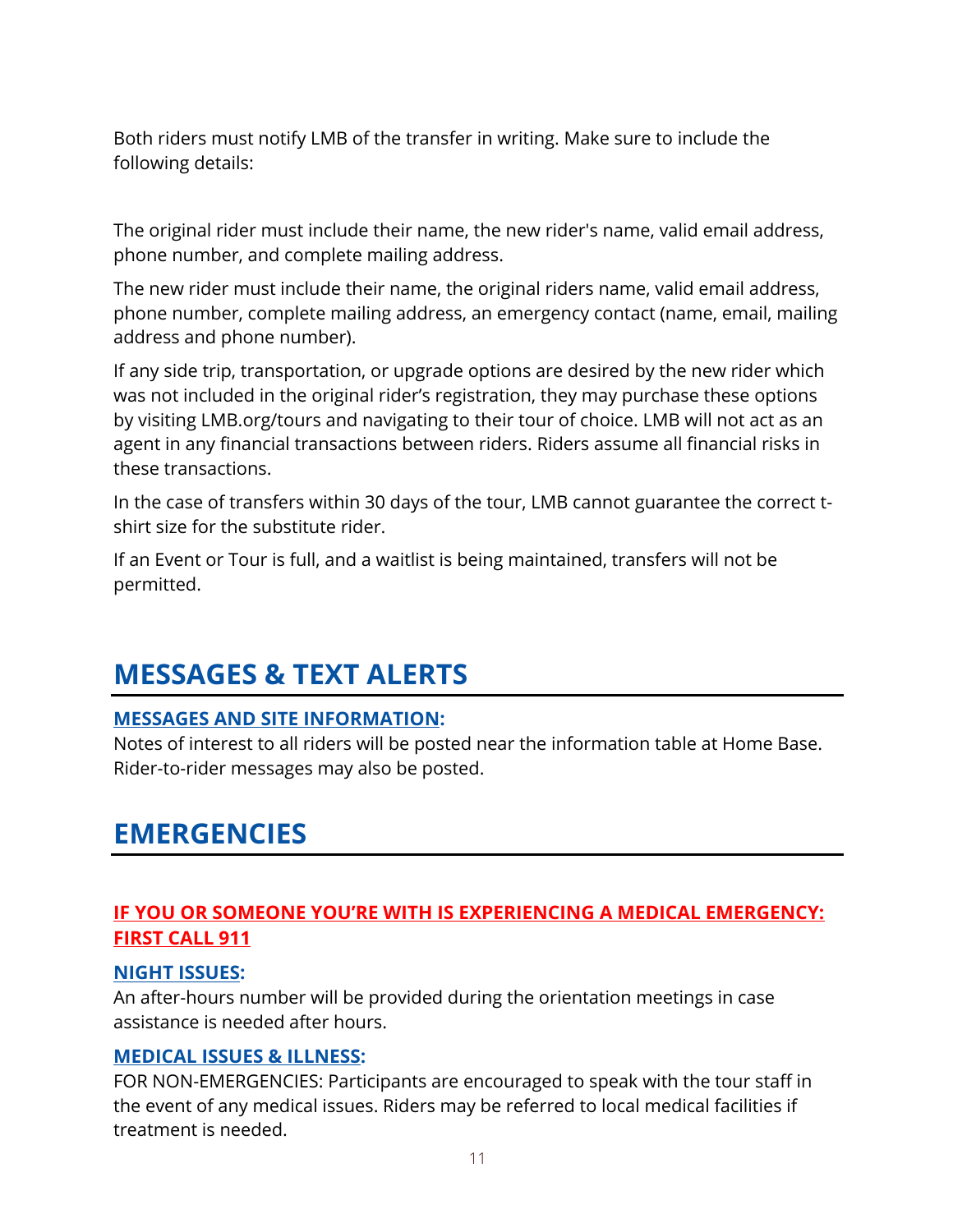### **COVID POLICY:**

The LMB took great caution and will continue to do so in and around matters concerning the COVID virus. With that in mind our most up to date policies can be found at https://lmb.org/covid-policy/ . For Sunrise Adventure the policy will be discussed in full at the rider meetings. There are two elements of the policy to share and that would be the following

**Vaccinations:** Please refer to the page at https://lmb.org/covid-policy/ for our most up to date vaccination policy. For Sunrise Adventure we will require the first course of vaccinations plus **ONE** booster the second booster is not required. Please visit the link above for more details.

**Masking:** We will require masks by all participants and volunteers for the following. If you do not have a mask one can be provided.

- REGISTRATION INDOORS
- RIDER MEETINGS INDOORS
- § IN ALL SAG AND TRANSPORT VEHICLES

### Disclaimer:

*LMB reserves the right to alter this policy at any time without prior notice based on the current situation with the pandemic, an outbreak on the tour, or other reasons not listed here in this document.* 

### **FOOD-BORNE ILLNESS:**

While LMB Tours have never had a reported incidence of food-borne illness, the potential is always there. Other rides have suffered from outbreaks in the past, which could have been prevented if riders had practiced better personal hygiene. Frequent hand washing is essential. Riders are required to use hand sanitizer at SAG stops and before each meal. Those who refuse to do so will not be permitted to eat with the rest of the group.

If you begin exhibiting symptoms of food-borne illness (vomiting, diarrhea, etc.), notify the tour staff immediately. With rest and plenty of fluids, most people fully recover in one-to-two days. If you do become sick, try to stay away from other riders to prevent passing it on.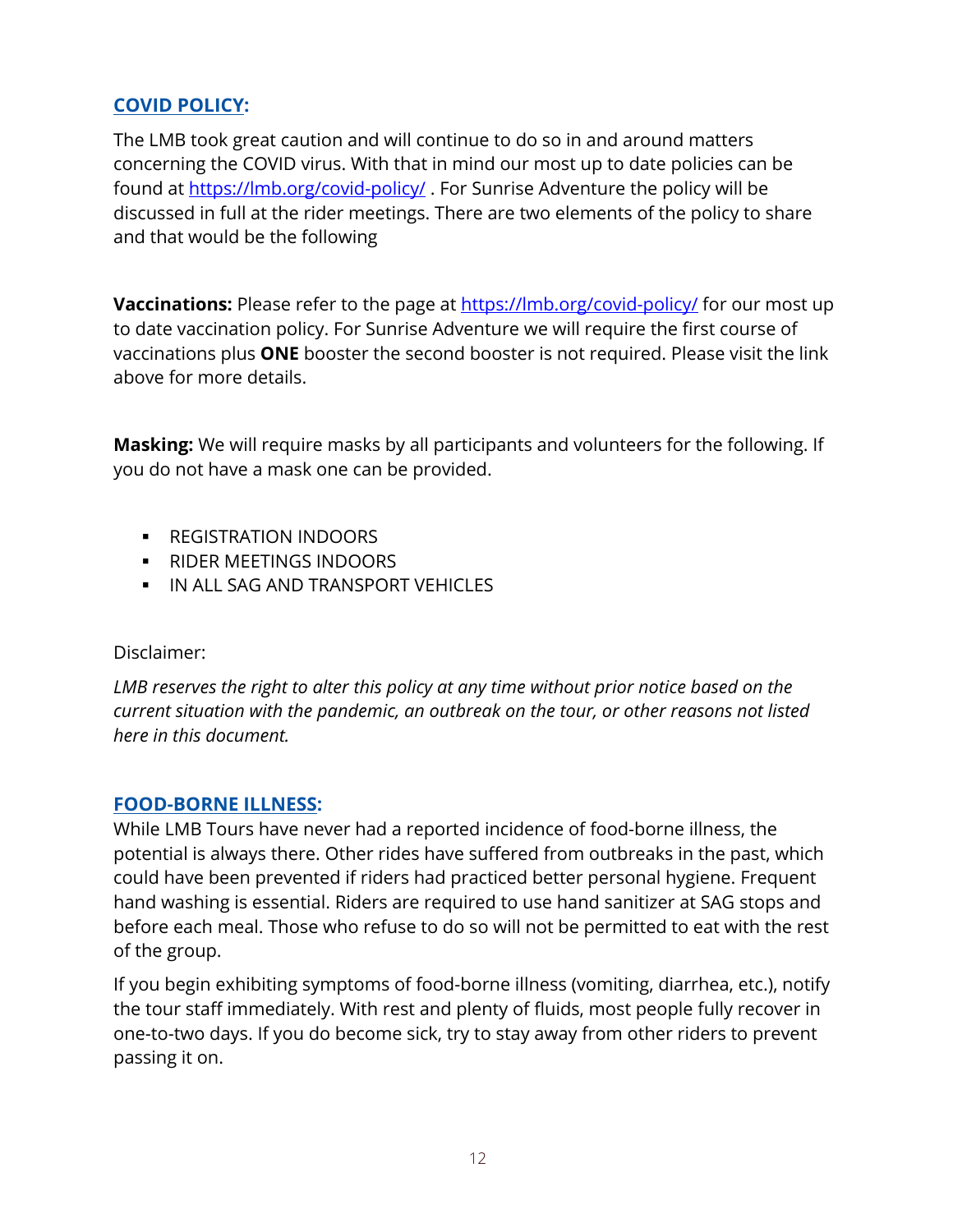### **WEATHER-RELATED EMERGENCIES:**

Weather along Michigan's west coast can change quickly. The following guidelines may help in the event of severe weather, but circumstances may dictate otherwise. The tour staff will make every effort to inform riders of the recommended course of action.

- Take immediate shelter at a house or business if available.
- If no shelter is available, find a clearing away from trees. Lightning usually strikes the tallest objects and, sometimes, whatever is hiding underneath them. Once you find a clearing, squat on your toes. Have as little of your body touching the ground as possible.
- You can choose to stay on your bike. It's not the safest place to be, but sometimes it's the safest place at the time. Rubber tires won't protect you from lighting.
- A **tornado watch** means that conditions are favorable for funnel cloud formation. A **tornado warning** means that rotation has been spotted in the clouds or a funnel has touched down. If there is a **warning**, take cover **immediately**.
- If there are no houses or caves nearby, find a culvert and lie flat. Better yet, crawl into a drainage ditch if one is available. **Do not** take shelter under highway overpasses. Tornadoes can create a vacuum effect and suck you out.

# **TOUR ESSENTIALS**

### **LOST AND FOUND:**

We will maintain a lost & found box throughout the tour, which is kept at the information table at Home Base. If you believe you left something behind after the tour, contact the LMB office at (517) 334-9100. You will be responsible for the shipping cost of returning the items to you.

### **PREPARING FOR THE TOUR:**

- Riders must be able to ride 30-80 miles a day. Some of the terrain is hilly.
- Riders must carry a tire repair kit (spare tube, patches, tire levers, pump or CO2 cartridge) and be able to change a flat.
- Riders must have at least one bottle (preferably two).
- **Prepare your body** RIDE! The tour is much more enjoyable if you have been practicing.
- **Prepare your bike** Have your bike serviced by an experienced mechanic prior to arriving. Make sure that you have "broken in" your bike if it is new.

### **CHECK LIST – on your bike (or person):**

- ❑ Helmet REQUIRED
- ❑ Rain and cold weather gear
- ❑ Photo ID REQUIRED
- ❑ Insurance card
- ❑ Credit card/ cash
- ❑ Tire repair kit REQUIRED
- ❑ Riding gloves
- ❑ Water bottle (or two!) REQUIRED
- ❑ Bike lock
- ❑ Cell Phone